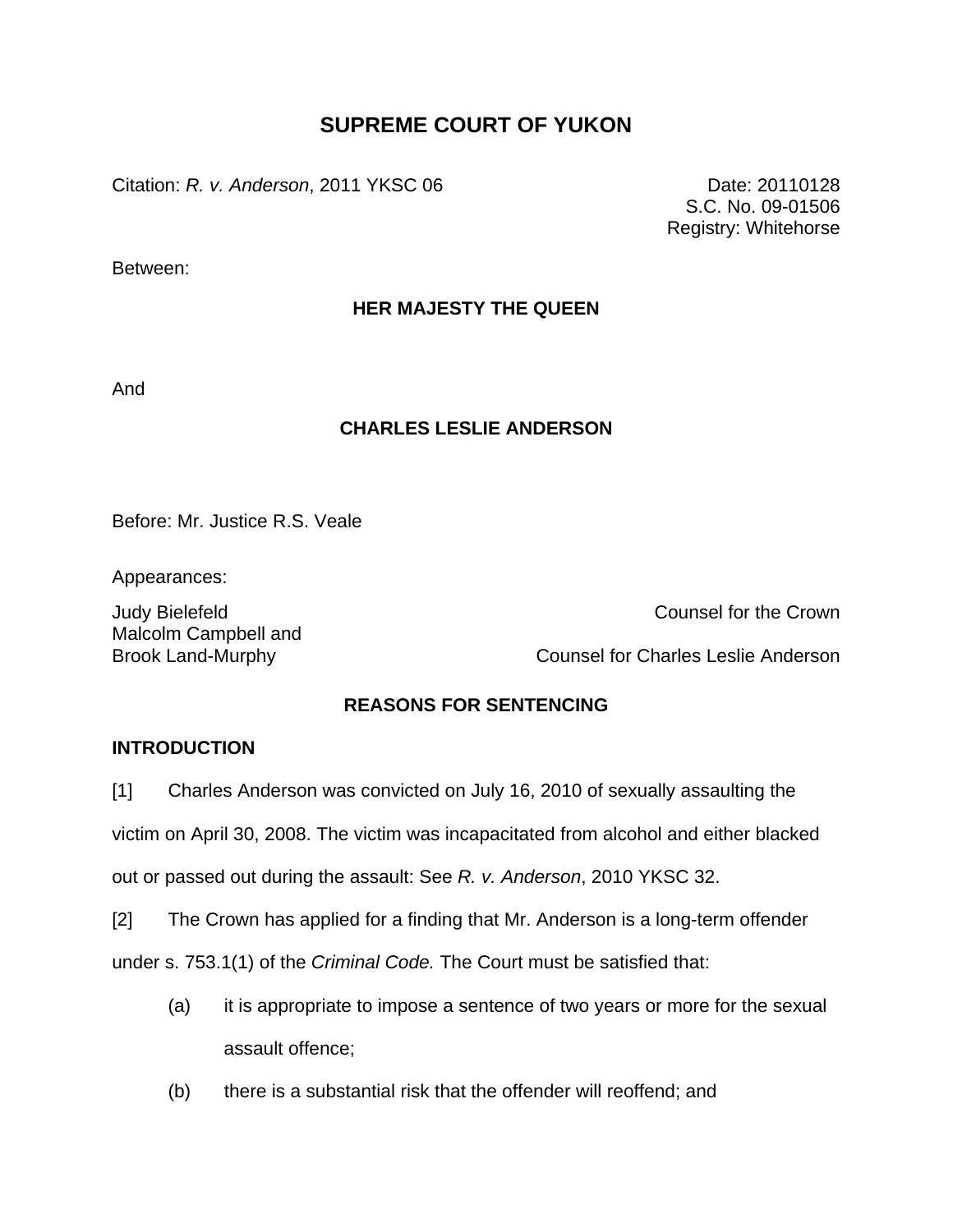(c) there is a reasonable possibility of eventual control of the risk in the community.

[3] Counsel for Mr. Anderson agrees with the Crown that Mr. Anderson meets the test set out in s. 753.1(1) and should be found to be a long-term offender.

[4] However, there is no agreement on the sentence for the predicate offence of sexual assault or on the length of the long-term supervision. The Crown submits a range of five to seven years is appropriate for the sentence and the maximum of 10 years for long-term supervision.

[5] Defence counsel submits that the appropriate range for the sentence is 24 to 26 months and a long-term supervision of three years.

#### **CIRCUMSTANCE OF THE SEXUAL ASSAULT**

[6] The victim was 56 years old at the time of the assault and had been on a two-day drinking binge. In the late evening of April 29, 2008, she was with a group of friends at the bar in Carmacks. She was intoxicated but could not find someone to drive her home.

[7] Mr. Anderson was sober that evening and came into the bar when he dropped his daughter off there. The victim asked him for a ride home. The victim and Mr. Anderson were not strangers, they worked in the same office, and she was friends with his wife. The victim has known Mr. Anderson's wife all her life and lived with her for a year when she was a child. The victim thought she could trust Mr. Anderson.

[8] Mr. Anderson picked up a case of 24 beers that the victim had purchased and drove her home.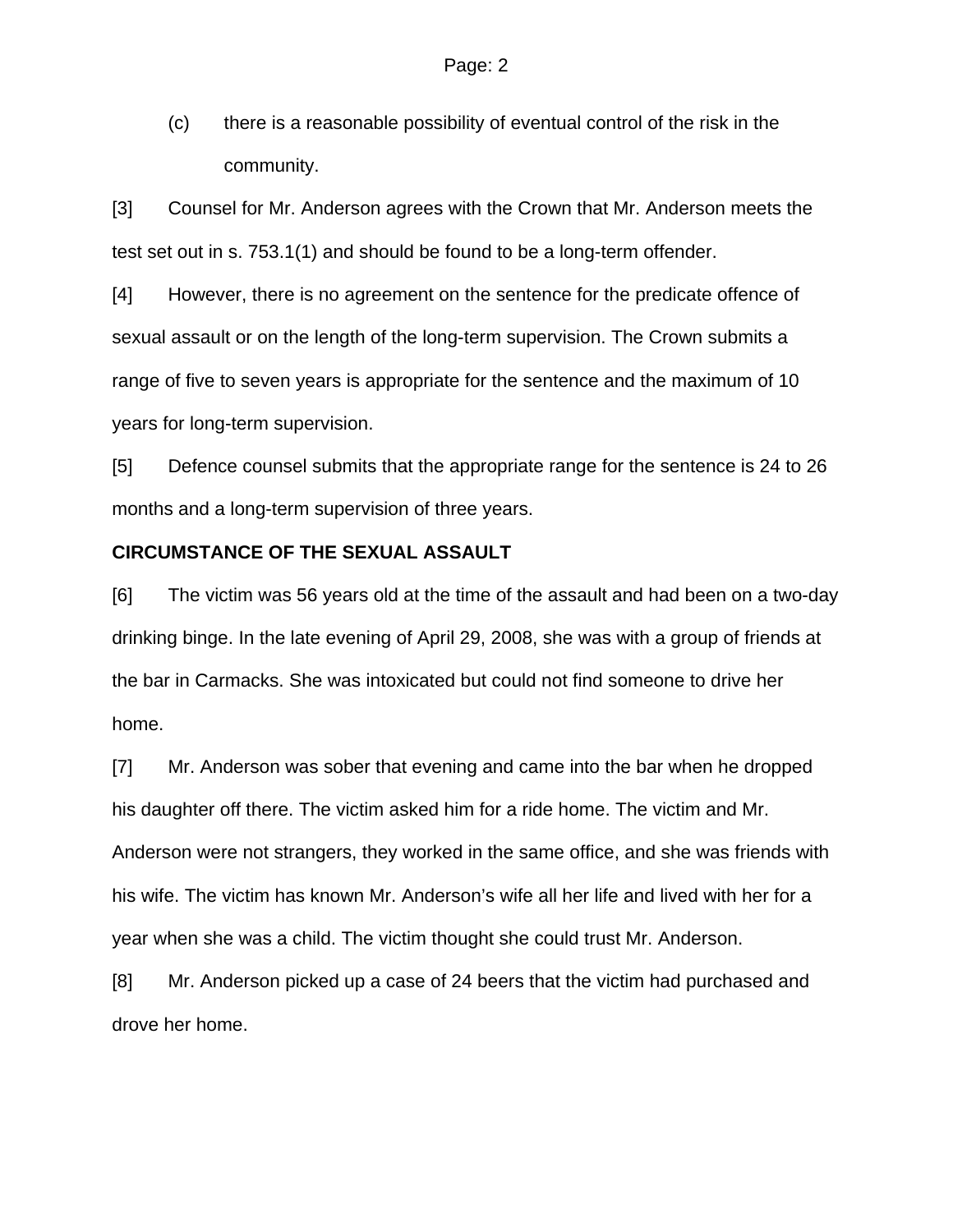[9] They drank together at her home and others joined them, including

Mr. Anderson's daughter. When the small party broke up, Mr. Anderson left to drive his daughter home.

[10] Mr. Anderson returned to the victim's residence where she was alone and vulnerable. He had full sexual intercourse with her while she was highly intoxicated and passed out or blacked out. In my decision, cited above, I found that he was well aware of her excessive consumption of alcohol and her inability to consent.

### **VICTIM IMPACT**

[11] The victim has suffered a great deal from the sexual assault upon her. She feels both ashamed and afraid. The sexual assault has affected her relationship with her partner. She pushes him away when he tries to hold her.

[12] She has taken counselling and missed work. She cannot trust anyone anymore.

[13] She is mad at herself and angry at Mr. Anderson. His wife was like a sister to her and the victim's family trusted Mr. Anderson.

# **CIRCUMSTANCES OF THE OFFENDER**

[14] Mr. Anderson is 55 years old and, like the victim, of First Nation ancestry. His childhood was marred by his parents' alcoholism and family violence. Throughout his youth, he was placed with various relatives or in group homes.

[15] Mr. Anderson has a Grade 9 education and a good employment record. He has worked in a coal mine as a heavy equipment operator. He has also worked as a wood cutter and water and sewer truck operator. He has no difficulty obtaining seasonal employment.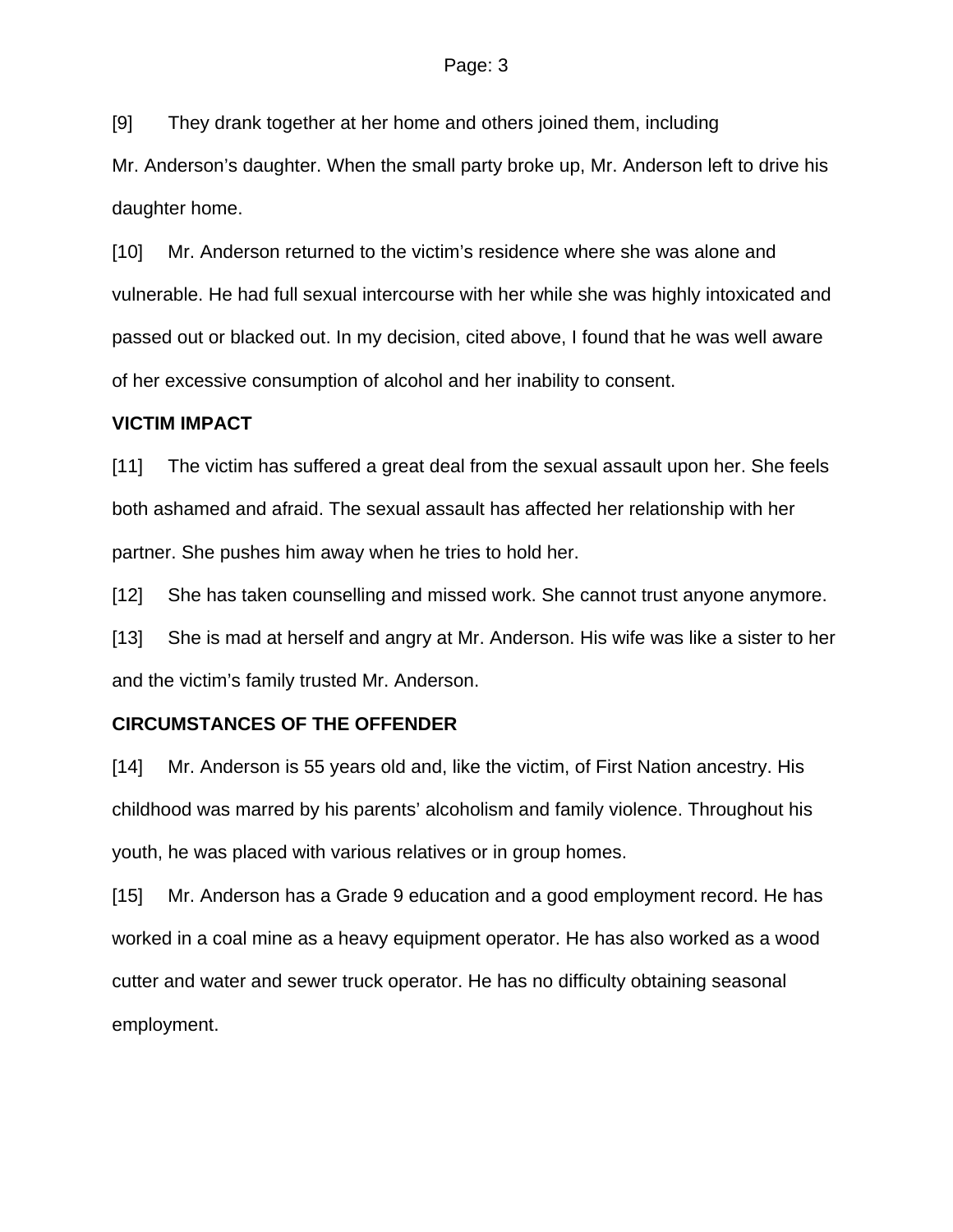#### Page: 4

[16] He is married to a supportive wife and they have three children who are now adults, some with children. He and his wife lived together for 12 years before marrying in 1984. Their relationship has been strained by alcohol abuse and financial problems. [17] This is not Mr. Anderson's first offence. He has a relatively short criminal record, however it notably includes three prior convictions for sexual assault. In 1991, he was convicted of two counts of sexual assault in relation to over-the-clothes touching of a 10-year-old girl. There is also a 2009 conviction for sexual assault. I am advised that this offence was also committed against a 10-year-old girl, and it involved under-theclothes vaginal touching.

[18] Mr. Anderson and his wife separated in 1990 when he was charged and later convicted of his first sexual assault. They have been separated during his recent incarceration but his wife appears to be supporting him and they will likely live together on his release.

[19] Mr. Anderson has a history of alcohol abuse. His wife reported to Bill Stewart, a registered psychologist to whom Mr. Anderson self-referred while in custody in 2008, that Mr. Anderson abstained between 1984 and 1993 which gave their relationship more stability. Bill Stewart indicated in his report of September 2008 that Mr. Anderson requested counselling to address his alcohol abuse and his sexually abusive behaviour. Bill Stewart could not assist him because his contracting agency, the Northern Tutchone Council which includes Mr. Anderson's First Nation, will not engage in treatment until any criminal charges have been resolved. Mr. Anderson apparently did not seek counselling or treatment while he was in custody for the 1991 offence.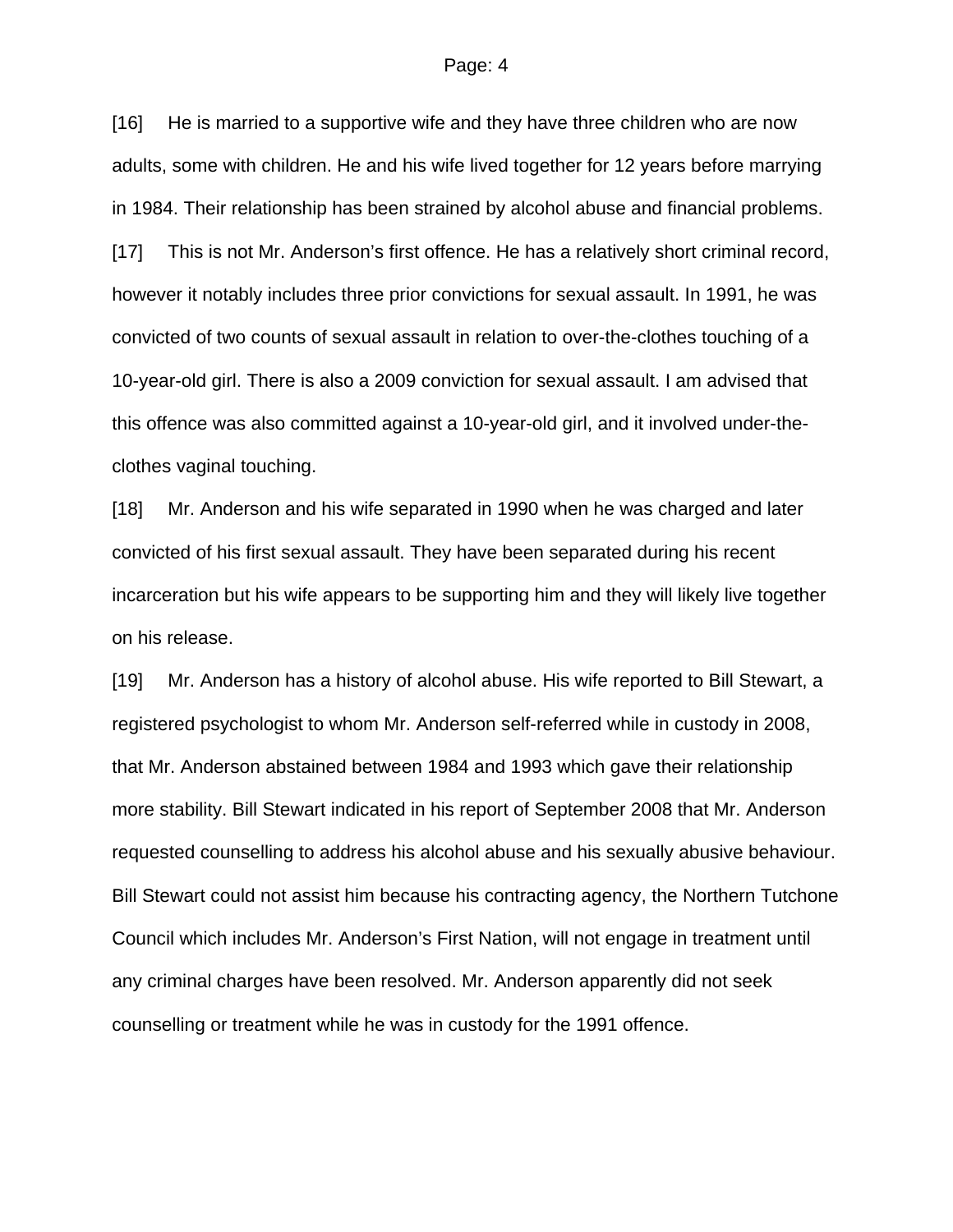[20] Mr. Anderson was a model prisoner in pre-trial custody. He acquired a number of trade certificates and completed the Gathering Power Workshop and the White Bison Program. He made inquiries about substance abuse treatment although no formal assessments were done. His case manager considered that he had a sincere interest in participating in future assessments and programming.

[21] Mr. Anderson's plan when released from custody is to return to his community, reside with his wife and seek employment. He has a car to permit him to access programming in Whitehorse.

[22] Craig Dempsey, the supervisor of Offender Services for Yukon Government, indicated that Mr. Anderson could take a new Yukon treatment program for moderate to high risk sexual assault offenders that is modelled upon the Good Lives program offered in the federal penitentiary. The Yukon program is still being developed but will be available for offenders in and out of custody in March 2011. Craig Dempsey indicated that the program requires 25 – 50 three-hour sessions and takes a motivated client 18 months to complete. There is also a two-year relapse prevention program available. [23] Mr. Anderson also presents himself as having Fetal Alcohol Spectrum Disorder. He first indicated this concern in cross-examination at trial after he gave a lengthy and factually complex version of events. Bill Stewart stated that Mr. Anderson reported "that

his mother likely consumed alcohol during her pregnancy with him." Bill Stewart indicated that Mr. Anderson exhibited some of the growth impairment and facial anomalies associated with FASD and that Mr. Anderson was being referred for a full assessment with the FASD team working with the Fetal Alcohol Syndrome Society of Yukon. There has been no assessment to date.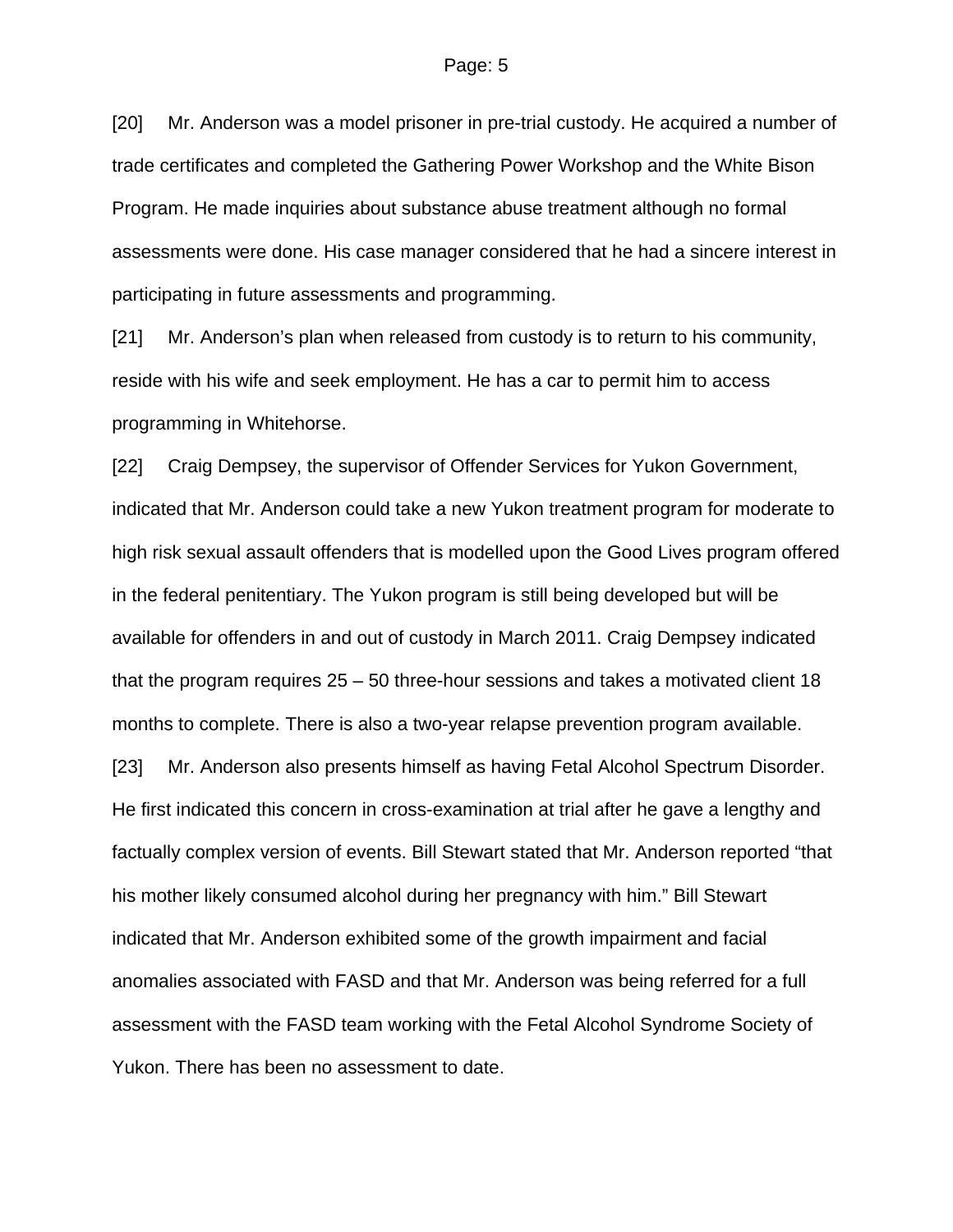[24] While Bill Stewart did not testify, Dr. Lohrasbe testified as a qualified expert in

psychiatry to give opinion evidence about the risk of Mr. Anderson's sexual reoffending.

His report was prepared pursuant to a court order under s. 752.1 for an assessment to

be used for a dangerous or long-term offender application. Dr. Lohrasbe prepared a

written psychiatric assessment of 23 pages in length and testified by telephone for

approximately three hours. Dr. Lohrasbe testified in an open and forthright manner and I

have accepted his evidence completely.

[25] Regarding the FASD concern, Dr. Lohrasbe stated:

Mr. Stewart has suggested it in his report of September 2008 that Mr. Anderson's cognitive difficulties may reflect some of the common consequences of Fetal Alcohol Spectrum Disorder (FASD), a concern also raised by Elizabeth Anderson. While that possibility cannot be dismissed, definitive information about his mother's alcohol consumption is lacking, as it often is. Additionally he does not have obvious facial stigmata associated with FASD. He does however have some of the cognitive deficits and impulsivity seen in FASD, but such 'symptoms' are seen in a wide range of neuro-developmental syndromes. Whatever the origins of his cognitive deficits (which will require clarification and attention during the course of treatment and rehabilitation), Mr. Anderson has much to learn about sexuality and sexual offences, and information provided to him will have to be customized so that it can be absorbed and retained.

[26] Dr. Lohrasbe was of the opinion that Mr. Anderson did not have a severe cognitive impairment but that he did lack insight and had some cognitive disabilities in terms of general knowledge, dates and quantifications, and memory for remote events, some of which may be a function of defensiveness. Because of Mr. Anderson's defensiveness in sexual matters, Dr. Lohrasbe was unable to say whether Mr.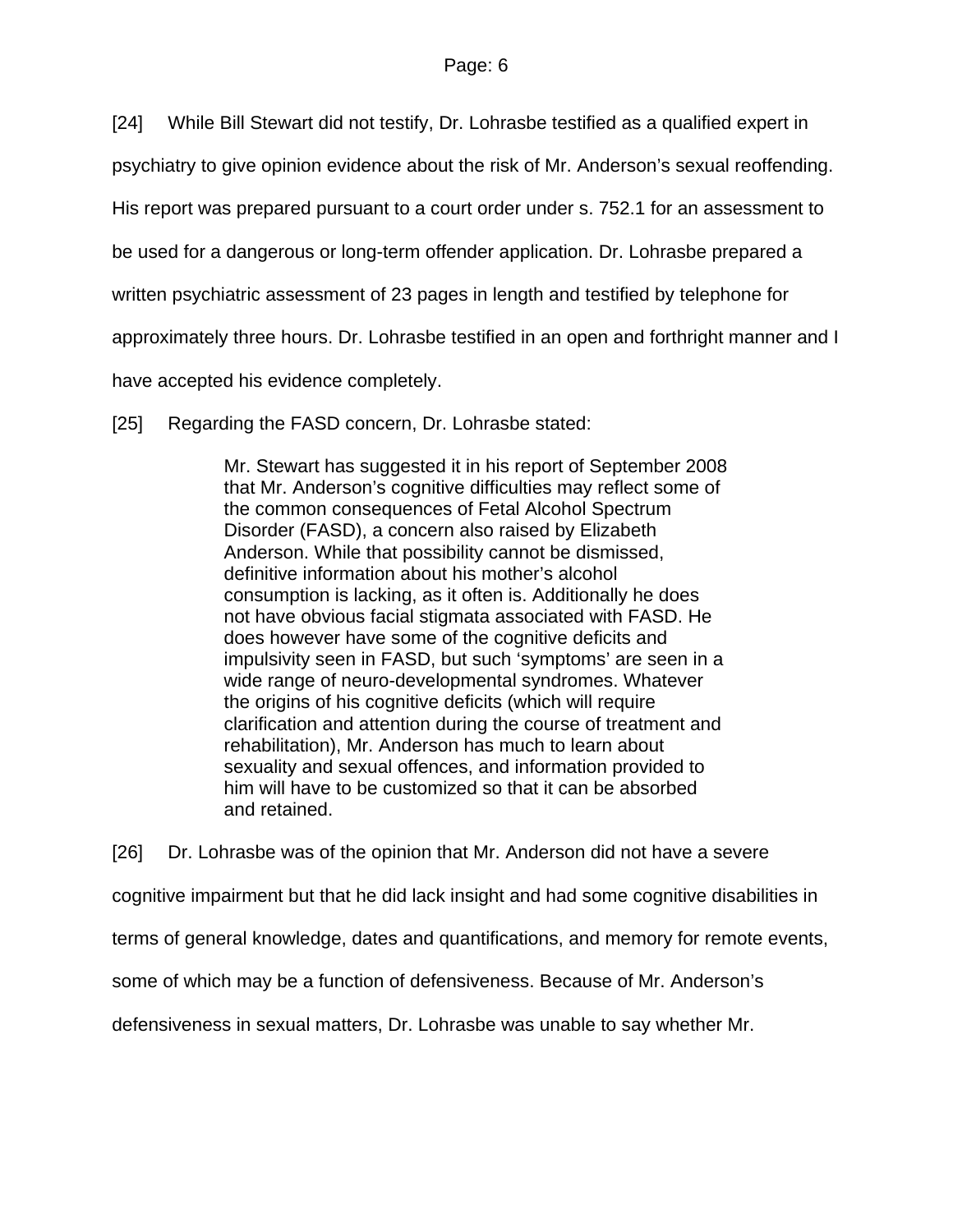### Page: 7

Anderson's three prior sexual offences involving children reflect an underlying

pedophilia.

[27] I conclude that Mr. Anderson has no formal diagnosis of FASD but rather has

cognitive disabilities that do not amount to a severe cognitive impairment.

[28] Referring to Mr. Anderson's lack of knowledge, insight and judgment,

Dr. Lohrasbe concludes with his risk assessment:

Beyond those deficits however at this point there is little we know of the relative roles of issues such as deviancy, impulsivity, and predation in his sexual violence. In such circumstances, it is my view that a conservative approach to risk assessment is necessary; there is simply too much that remains unknown. Given the diversity of these offences (adult and child victims), and the lengthy period of time over which the offences have occurred (18 years), my working assumption is that, whatever the combination of risk factors, they are not transient and situational but entrenched and internal. Hence he is at high risk for future sexual violence, but the specific nature of that violence is difficult to anticipate, and much will depend on the availability of a victim. (my emphasis)

[29] After applying the RSVP (Risk for Sexual Violence Protocol), Dr. Lohrasbe

opined:

In summary therefore, based on the three convictions for sexual violence and a current clinical examination, my opinion is that there is a high likelihood that Mr. Anderson will commit further acts of sexual violence in the foreseeable future. Children are at obvious risk, as are incapacitated or otherwise vulnerable adult females. This risk can be lowered and managed if external restrictions are placed on him, and if there has not been significant internal change as a result of interventions focussed on his sex offending. (my emphasis)

[30] Dr. Lohrasbe stressed in his oral evidence that the treatment and management of

sex offenders is not a question of a cure, but rather management to minimize the risk to

children and vulnerable adults.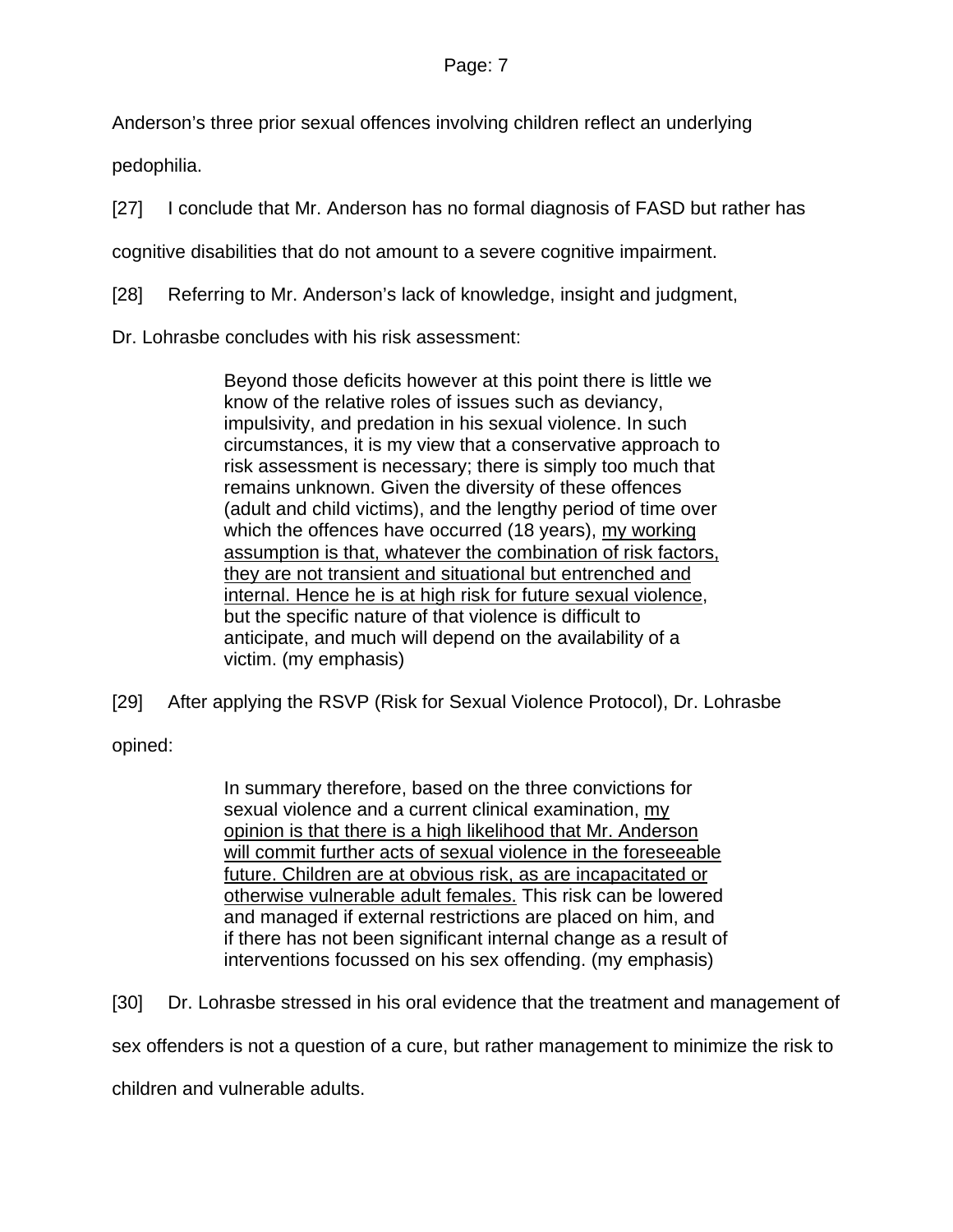#### **SENTENCE DISPOSITION**

[31] There is a large gap in the submissions on the appropriate range of sentence based upon the characterization of the predicate offence. The Crown seeks a sentence of  $5 - 7$  years and the defence submits  $24 - 26$  months, or time served, is appropriate. [32] Both counsel and the court are in agreement that Mr. Anderson has served approximately 22 months of pre-trial custody. He should receive a credit of 1.5 times as he has been a model prisoner, and the new "truth in sentencing" amendments do not apply. As a result he shall be credited with 33 months of pre-trial custody.

[33] The defence submits that the *R. v. G.C.S.,* [1998] Y.J. No. 77, remains good authority. The Yukon Court of Appeal in *G.C.S*. referred to "the accepted range" of sentence for a passed out victim without additional physical violence was 12 months to 2 years less a day. In *R. v. G.C.S.*, after a rather cursory discussion, a sentence of 2 years less a day on a guilty plea for a sexual assault conviction was reduced to 16 months. G.C.S. was 18 years old, and the complainant was 16 years old and passed out from excessive drinking when he forced sexual intercourse upon her, before being stopped by her uncle. The Court of Appeal took into consideration the guilty plea, the young age of the offender and his expression of some remorse and his potential for rehabilitation.

[34] In an extensive review of the range of past sentences in *R. v. White,* 2008 YKSC 34, Gower J., at para. 44, referred to the fact that the *R. v. G.C.S.* range of 1 to 2 years applied:

> ... for cases of sexual assault without overt violence, usually involving unconscious victims and offenders with relatively minor records. However, I also noted that the range moved upwards to more serious penalties of five to six years and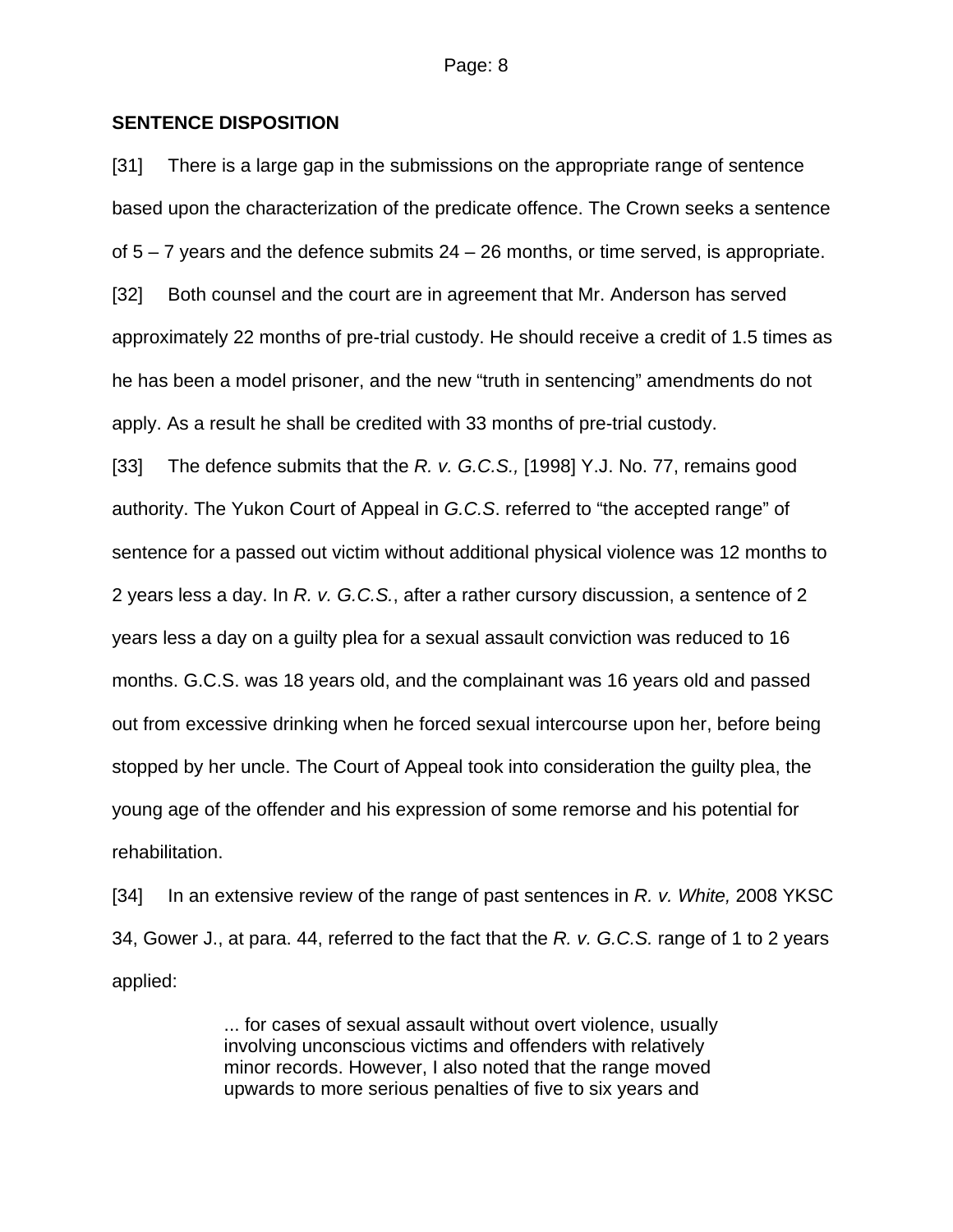even seven years, in cases where offenders had proceeded to trial and had not received the mitigation of a guilty plea, where they had significant criminal records and where there were other aggravating circumstances.

[35] Gower J., at para. 85, suggested with many caveats that, in his view,

... the current range in the Yukon for non-consensual sexual intercourse with a sleeping or unconscious victim, which is admittedly a very broad description of a type of sexual assault, with some exceptions, is roughly from one year, at the lower end, to penitentiary time in the vicinity of 30 months, at the higher end.

[36] However, he added the important caveat at para. 87:

... I am not suggesting this range is conclusive. Greater or lesser sentences will be justified where circumstances warrant. This range is only suggested as a shorthand way of describing what the courts in Yukon have done in previous cases where the offence and the offender were similar to those in the case at bar.

[37] I do not have any difficulty with a discussion of past ranges particularly with the

exceptions and caveats indicated by Gower J. But ranges should not become rigid

guidelines that require extensive intellectual exercises to justify remaining within or

moving outside of a range. Sentencing requires an individualized approach that

challenges any suggestion that 'one size fits all'. The best description of the crafting of a

sentence is set out in *R. v. C.A.M.*, [1996] 1 S.C.R. 500, at para. 92:

... It has been repeatedly stressed that there is no such thing as a uniform sentence for a particular crime. [Citations omitted]. Sentencing is an inherently individualized process, and the search for a single appropriate sentence for a similar offender and a similar crime will frequently be a fruitless exercise of academic abstraction. As well, sentences for a particular offence should be expected to vary to some degree across various communities and regions in this country, as the "just and appropriate" mix of accepted sentencing goals will depend on the needs and current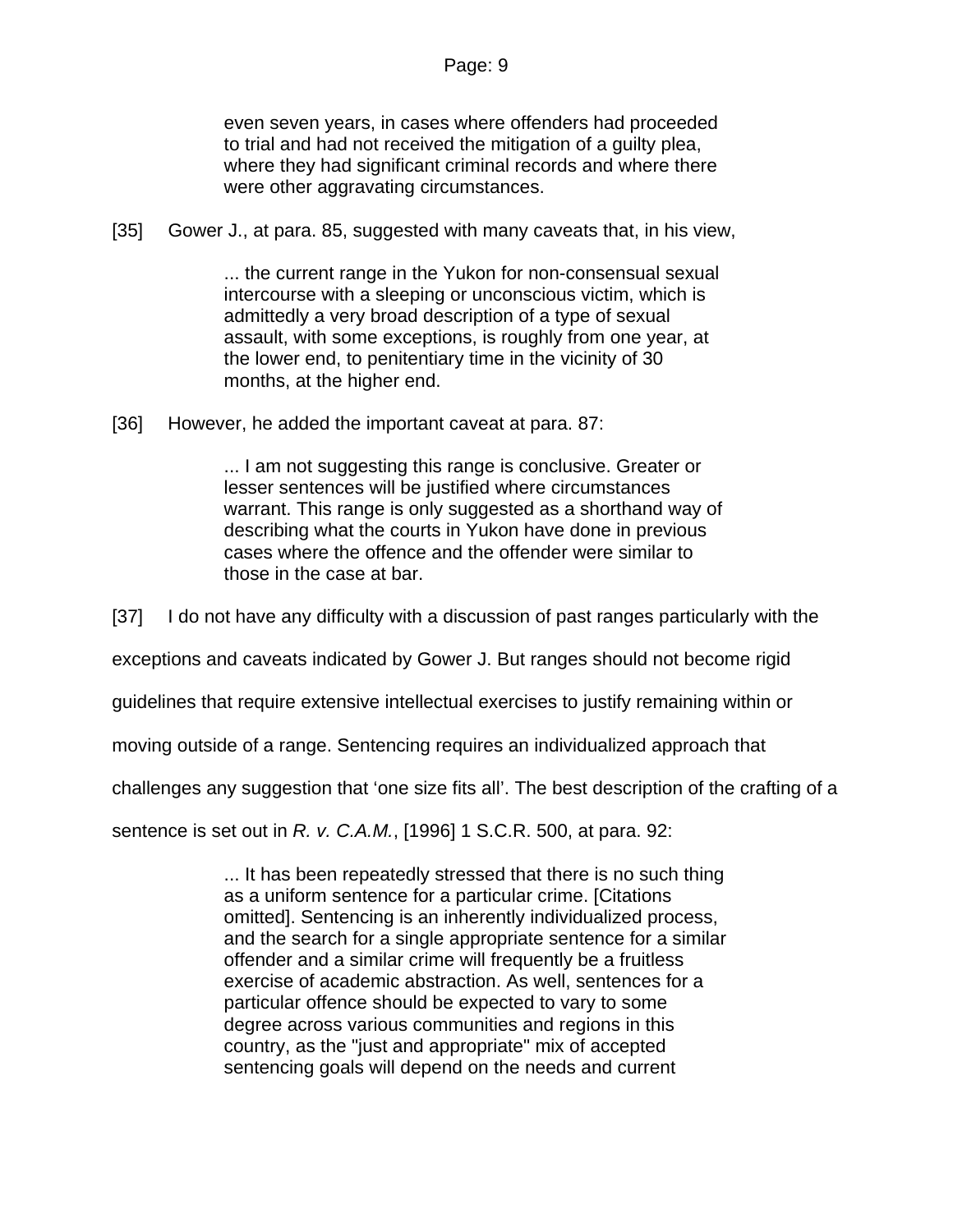#### Page: 10

conditions of and in the particular community where the crime occurred. ...

[38] This quote was more recently endorsed by the Supreme Court of Canada in *R. v.* 

*Gladue*, [1999] 1 S.C.R. 688, at para. 76. The *Gladue* decision is the definitive judgment

on the search for a fit sentence for an aboriginal offender in recognizing that the

circumstances of aboriginal offenders are markedly different from those of other

offenders.

[39] Nevertheless, the Supreme Court of Canada in *Gladue*, reaffirmed "the inherently

individualized process" in stating at para. 78:

In describing the effect of s. 718.2(e) in this way, we do not mean to suggest that, as a general practice, aboriginal offenders must always be sentenced in a manner which gives greatest weight to the principles of restorative justice, and less weight to goals such as deterrence, denunciation, and separation. It is unreasonable to assume that aboriginal peoples themselves do not believe in the importance of these latter goals, and even if they do not, that such goals must not predominate in appropriate cases. Clearly there are some serious offences and some offenders for which and for whom separation, denunciation, and deterrence are fundamentally relevant.

[40] There are a number of aggravating circumstances in this case. Mr. Anderson has a sexual assault record that begins in 1991. His conduct is not improving over time. His choice of victims is also diverse, ranging from 10 year-old children to a 56 year-old woman, all of whom can be described as extremely vulnerable. This is his fourth conviction for sexual assault. While the 1991 offences were for touching the vagina of a 10 year-old over clothing, the 2006 offence was for touching the vagina of a 10 year-old under her clothing. There is no apparent diminishing sexual aggression with age with this offender. The 2008 offence was full sexual intercourse to ejaculation on an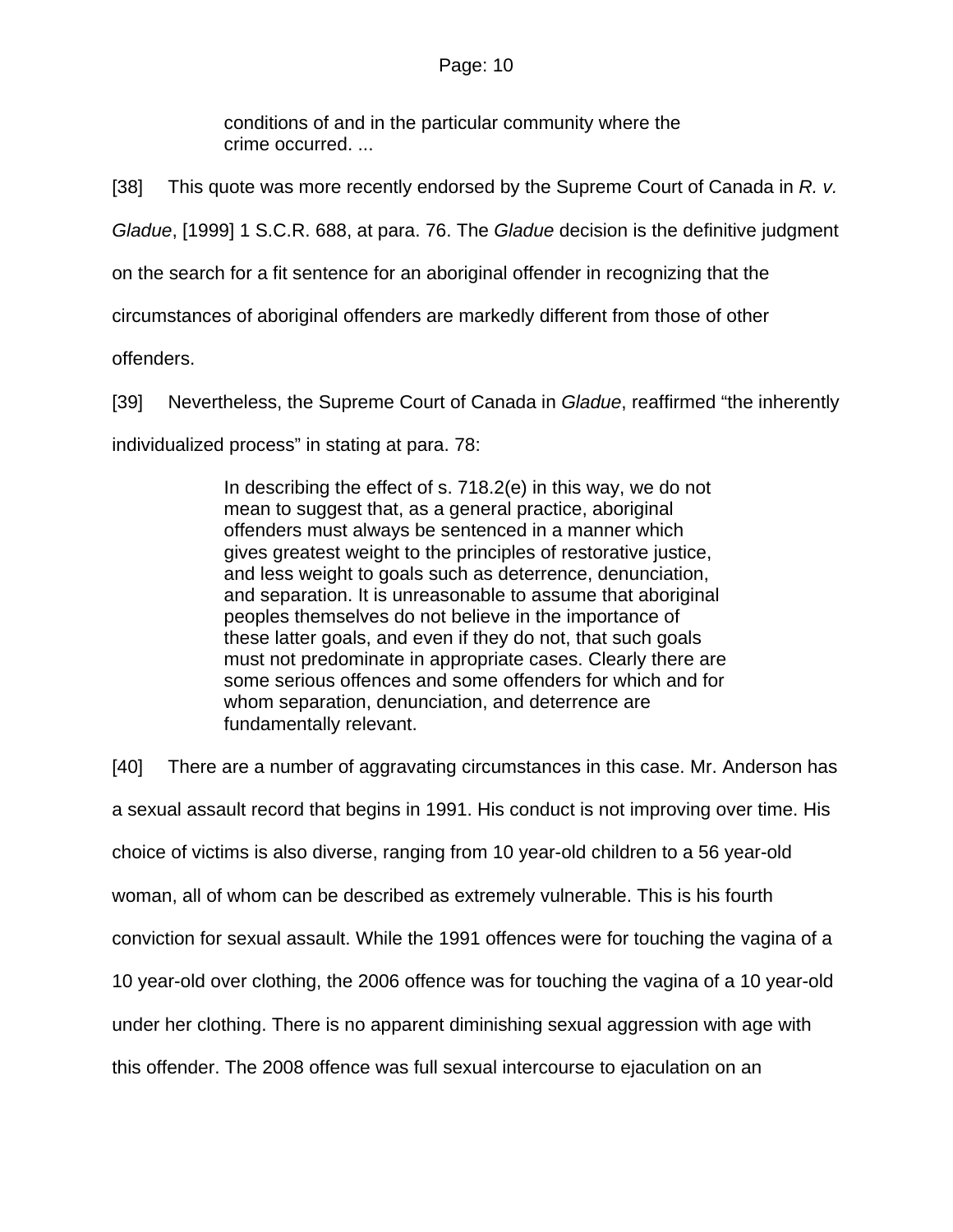incapacitated woman. It was a planned and calculated sexual assault upon a woman he has been friends with for almost 40 years. Although not amounting to a breach of trust in the classic sense, it was a betrayal of trust to a woman who sought his assistance in getting a drive home. Dr. Lohrasbe states that Mr. Anderson has a high risk for future acts of sexual violence. He remains an untreated sexual offender whose risk factors are "not transient and situational but entrenched and internal".

[41] There are mitigating factors but they do not include a guilty plea which is common to those who are sentenced in the range referred to. Mr. Anderson has had a difficult family background. Nevertheless, he has a good record of employment. He has had a long marriage and has a supportive wife. He is desirous of having treatment for his alcohol abuse and sexual abuse. In a written statement, he said this:

> In sentencing me, I only ask that you include the assistance I need because a simple jail sentence without the help I need to address my problems will not benefit me.

[42] However, Dr. Lohrasbe says that he has much to learn about sexuality and sex offences. I note at trial that he referred to the 1991 convictions as "that was just touching at the time." There is a clear willingness for treatment but no remorse, taking responsibility for, or understanding of the consequences of his sexual assaults. [43] I must, however, take into account Mr. Anderson's diminished cognitive ability which may be attributable to FASD, although undiagnosed. His cognitive ability must be

placed in the context described by Dr. Lohrasbe at page 3 of his report:

Mr. Anderson emphasized throughout both interviews that people called him dumb because "*I can't think, I can't remember".* Clinically, his intellectual capacity appears to [be] below average, but he did not come across as severely limited in intellect. He can be concrete and lacks introspectiveness and 'psychological mindedness', but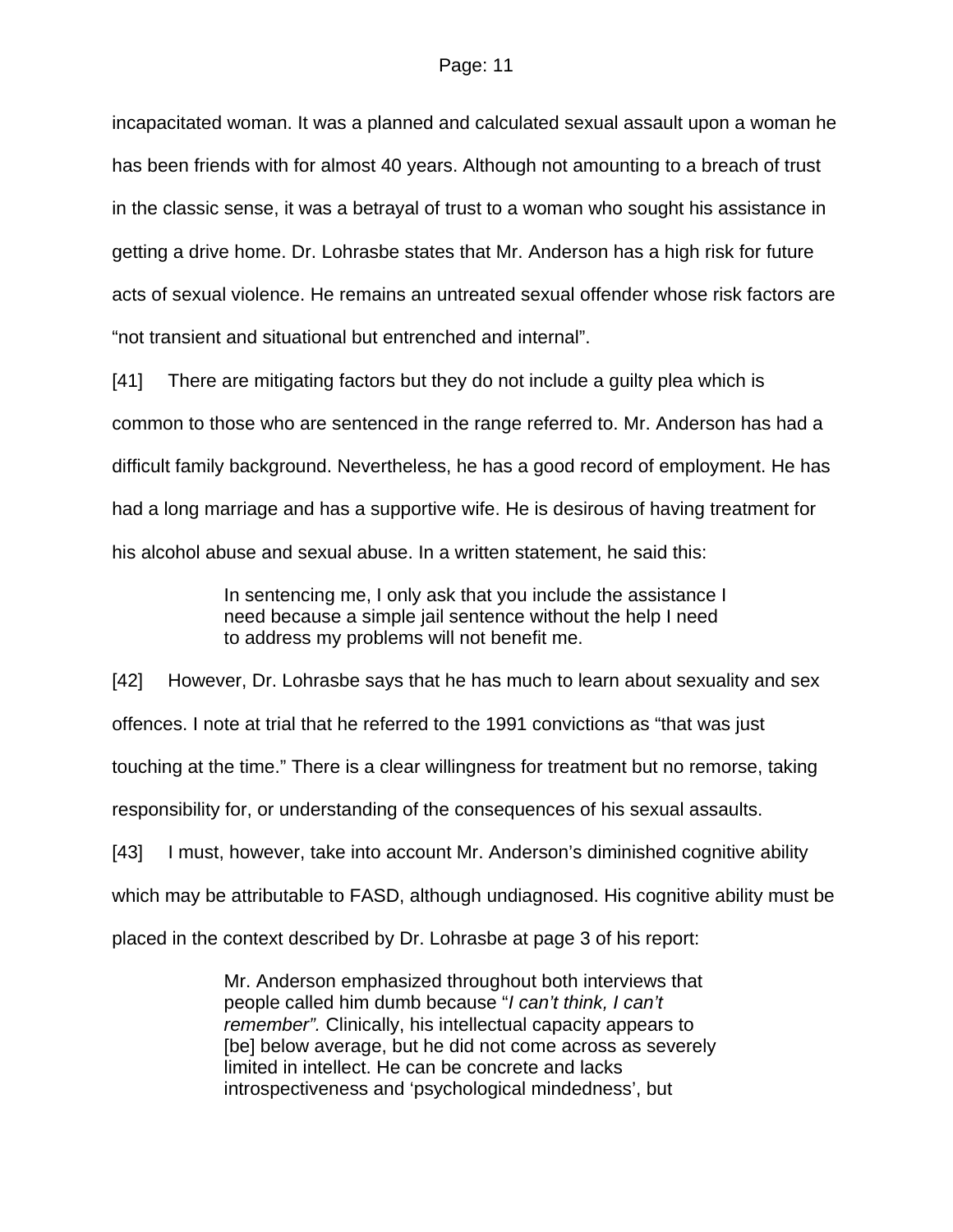nevertheless has reasonably good social skills. He was able to communicate appropriately with me, correctional staff, and other inmates without undue difficulty. His self-deprecatory comments came across as related more to his needy and dependent personality rather than an accurate appraisal of his deficits.

Despite what seemed like undue emphasis on his limited intellect and his memory problems, some problems with memory did in fact become apparent. Mr. Anderson struggles especially hard with his recall of dates, sequences, and events in the remote past. These problems with memory contrasted with Mr. Anderson's insistence that he can recall many specific events that are related to his charges and convictions of sexual assault, and his claims of severe memory problems contrasts with his self-assured dismissal of some allegations against him.

[44] There is a question about how the 2006 sexual offence should be considered in

sentencing Mr. Anderson for this offence. Can this conviction be treated as an

aggravating factor when the conviction was not pronounced until 2009 and this offence

was committed? In my view, this fact might have some significance if we were dealing

with a situation of imposing greater punishment for a second conviction. However, in

these circumstances, the previous 2006 sexual assault can properly be treated as an

aggravating factor. See *R. v. Andrade*, 2010 NBCA 62, at para. 20.

[45] In considering the purposes and principles of sentencing set out in s. 718 of the *Criminal Code*, the objectives of separation or the protection of society loom large as well as the denunciation and deterrence aspect. At the same time, Mr. Anderson's cognitive deficits and desire for treatment must be taken into account. While I have considerable sympathy for his background and upbringing, in my view the predominant factor must be the protection of the public.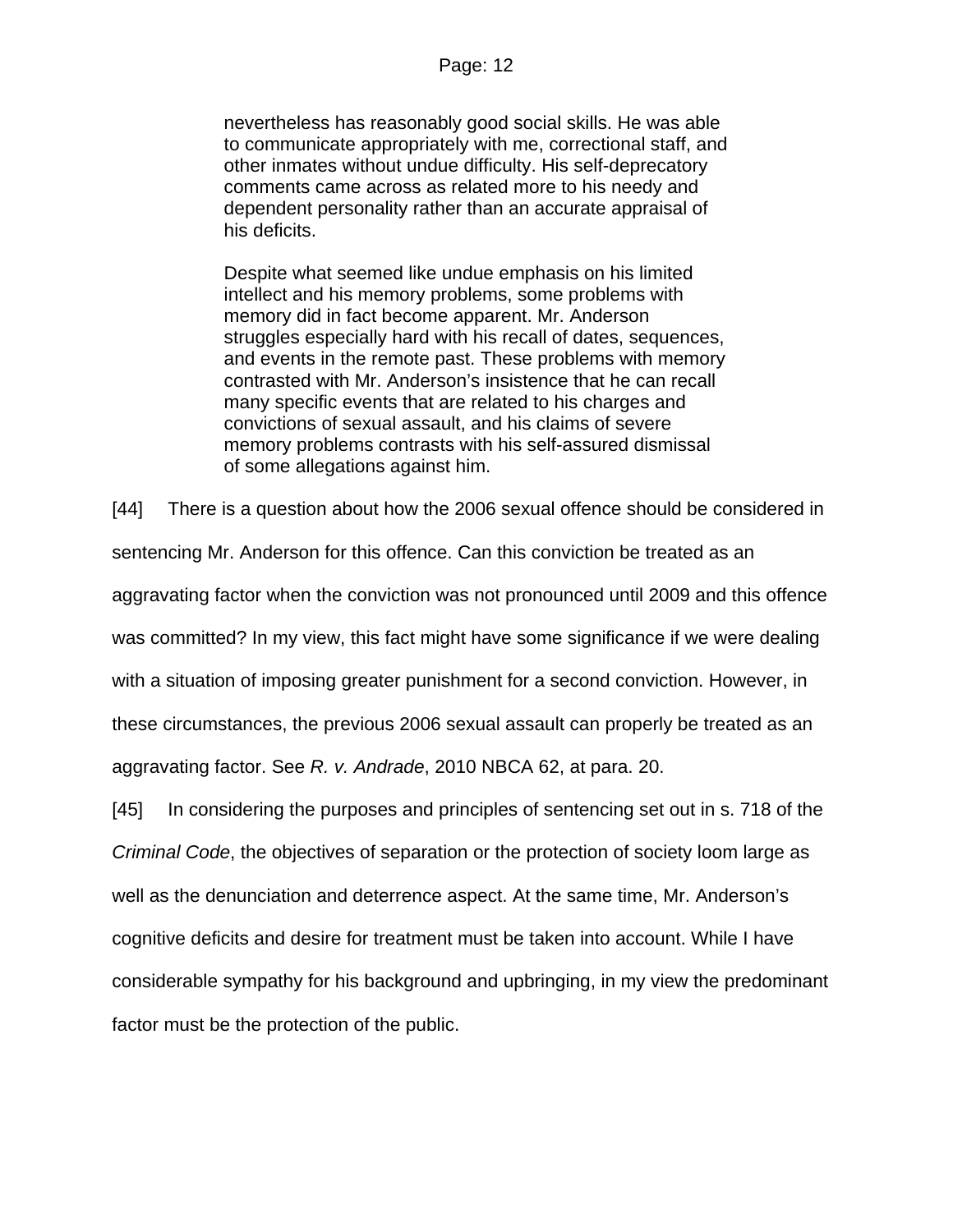[46] I conclude that a sentence of four years is a fit and proper sentence. I strongly recommend that Mr. Anderson should go through a comprehensive sex offender treatment program, as he appears to be motivated to take one.

# **LONG-TERM OFFENDER AND SUPERVISION**

[47] I am satisfied that Mr. Anderson is a long-term offender. I have sentenced him to a term of two years or more and I accept the evidence of Dr. Lohrasbe to establish that there is a substantial risk that he will reoffend. Counsel for Mr. Anderson have conceded that s. 753.1 (1) and (2) apply and that he should be found to be a long-term offender. Dr. Lohrasbe is in agreement that Mr. Anderson has a reasonable possibility of control

in the community.

[48] The Supreme Court of Canada has provided guidance in *R. v. L.M.*, 2008 SCC

31, at paras. 44 and 46, on the relationship between the sentence given to a long-term

offender and the period of community supervision. The period of community supervision

cannot be any longer than necessary to obviate the risk that the offender will reoffend

(and thus to protect the public). The Court said at para. 46:

... The principal objective of a prison sentence is punishment, although the sentence must be determined in accordance with the principles set out in the *Criminal Code*. On the other hand, the objectives of and rationale for the supervision of an offender in the community are to ensure that the offender does not reoffend and to protect the public during a period of supervised reintegration into society. ...

[49] In its submission that a three-year supervision order is adequate, Mr. Anderson's counsel relies on the following five factors:

1. Mr. Anderson's considerable motivation to receive treatment;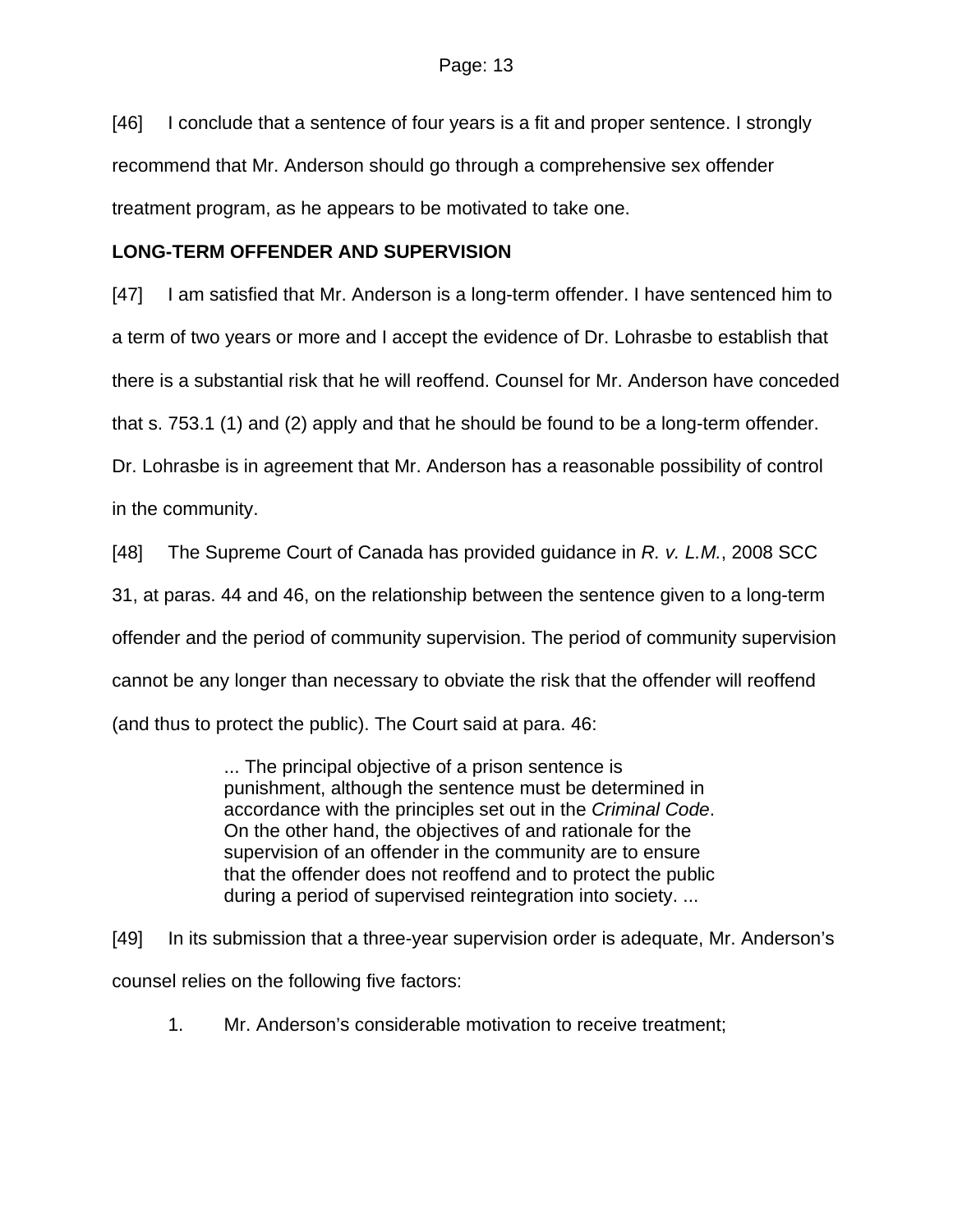- 2. The efforts he has made towards obtaining substance abuse and other treatment since 2008;
- 3. the fact that he has not received any sort of comprehensive sexual offender treatment program;
- 4. the fact that he has been sober since July 2008; and
- 5. his age of 58 substantially lowers his risk to reoffend sexually.

[50] As indicated earlier, I have relied upon the evidence of Dr. Lohrasbe. He has 26

years of practice and has assessed over 6,000 people, of whom one-third are sexual

offenders. He indicates that most of his work is at the serious end of offences.

[51] His opinion on the appropriate period of supervision is that it should be lengthy or

for the longest period possible. He summarizes his opinion as follows:

To summarize, there is a high likelihood of a future sexual offence if Mr. Anderson is given access to potential victims, barring targeted interventions, which are typically delivered during the course of a comprehensive sex offender treatment program. His treatability is unknown, given the dearth of reliable knowledge regarding the factors that contributed to his offending. However, given the fact that he has never been through any comprehensive sex offender treatment program, the possibility that such programming may reduce the risk to the point where he can be safely managed within the community in the foreseeable future cannot be dismissed. A very lengthy period of supervision in the community, post-treatment, is highly recommended.

[52] Dr. Lohrasbe stated in evidence that he was optimistic about the potential for management of Mr. Anderson's risk in the community but pessimistic about his capacity to benefit from treatment. As stated above, his treatability is simply unknown. [53] Dr. Lohrasbe explained his pessimism about Mr. Anderson's prospects for

treatment as follows: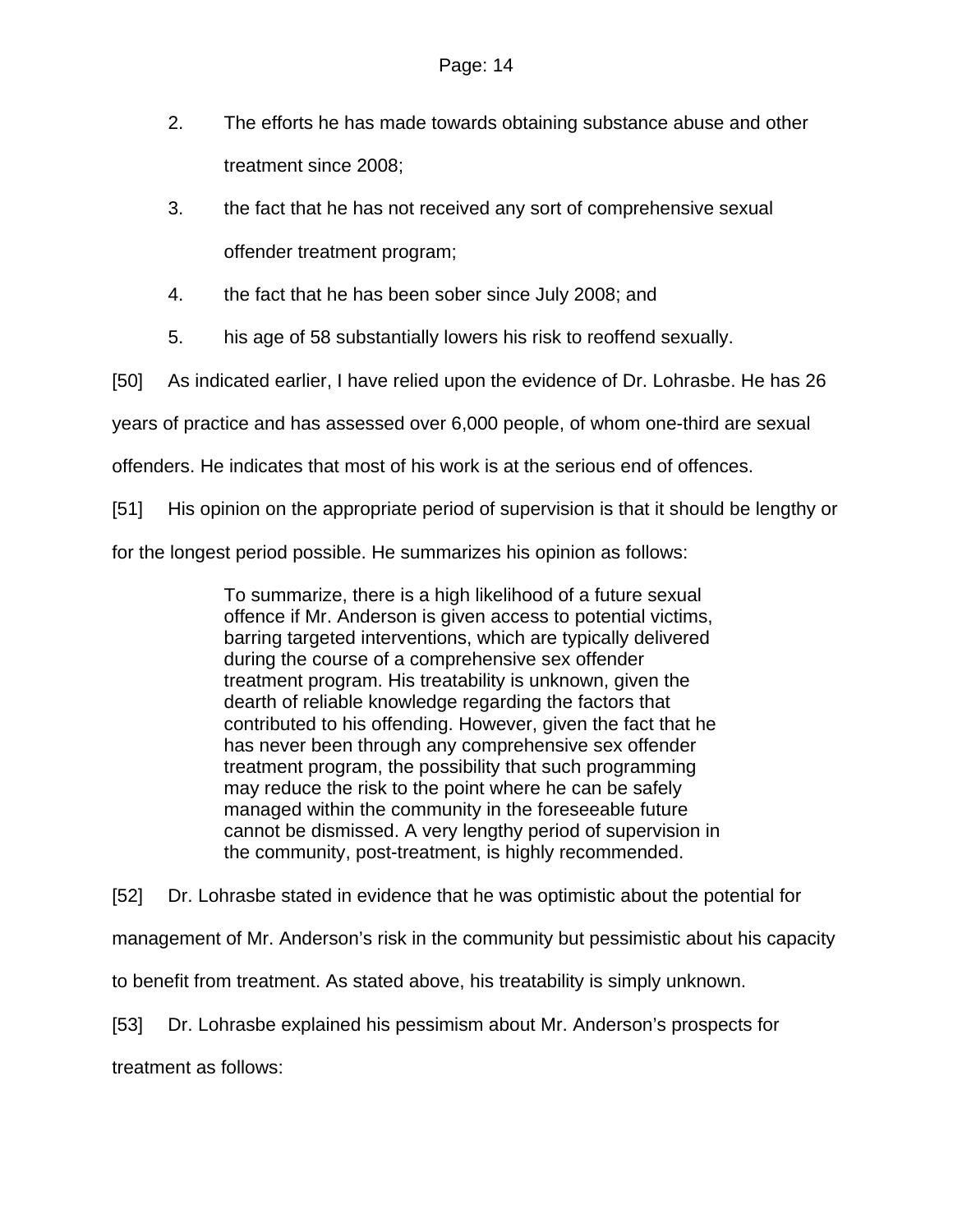Mr. Anderson has acknowledged, although in a superficial manner, only the two 'touching' incidents with two separate children, some 16 years apart. He denies the sexual assault on the adult victim. He denies sexually inappropriate thoughts, feelings, fantasies, or plans. His denials are hurried and dismissive and to me came across as highly defensive. Given these facts, and considering his lack of insight, his ignorance about sexual violence, and his limited capacity to learn, it is hard to avoid being pessimistic about his prospects for treatment.

Despite that pessimism, I cannot anticipate how he will respond to treatment. Mr. Anderson emphasized that he would be willing to attend any sex offender treatment program mandated by the Court, as well as any other programs. He has never been in the kind of comprehensive treatment program that addresses these very factors (denial, minimization, lack of insight, ignorance, among others). He needs basic sex education and awareness of power differentials between adults and children. He needs an alcohol treatment program, and he needs a tight structure and supervision when he is released.

[54] I accept Dr. Lohrasbe's opinion in response to the optimistic factors submitted by

defence counsel. I conclude that the period of supervision should be 10 years.

[55] Although it is the National Parole Board that will determine the conditions of his

supervision, I endorse the recommendations of Dr. Lohrasbe as follows:

- 1. that Mr. Anderson go through a comprehensive sex offender treatment program;
- 2. that Mr. Anderson be given an alcohol treatment program;
- 3. that Mr. Anderson have a First Nations culture and spiritual component to his rehabilitation; and
- 4. that in the period of supervision there should be a prohibition regarding contact with children and a prohibition from consumption of alcohol.